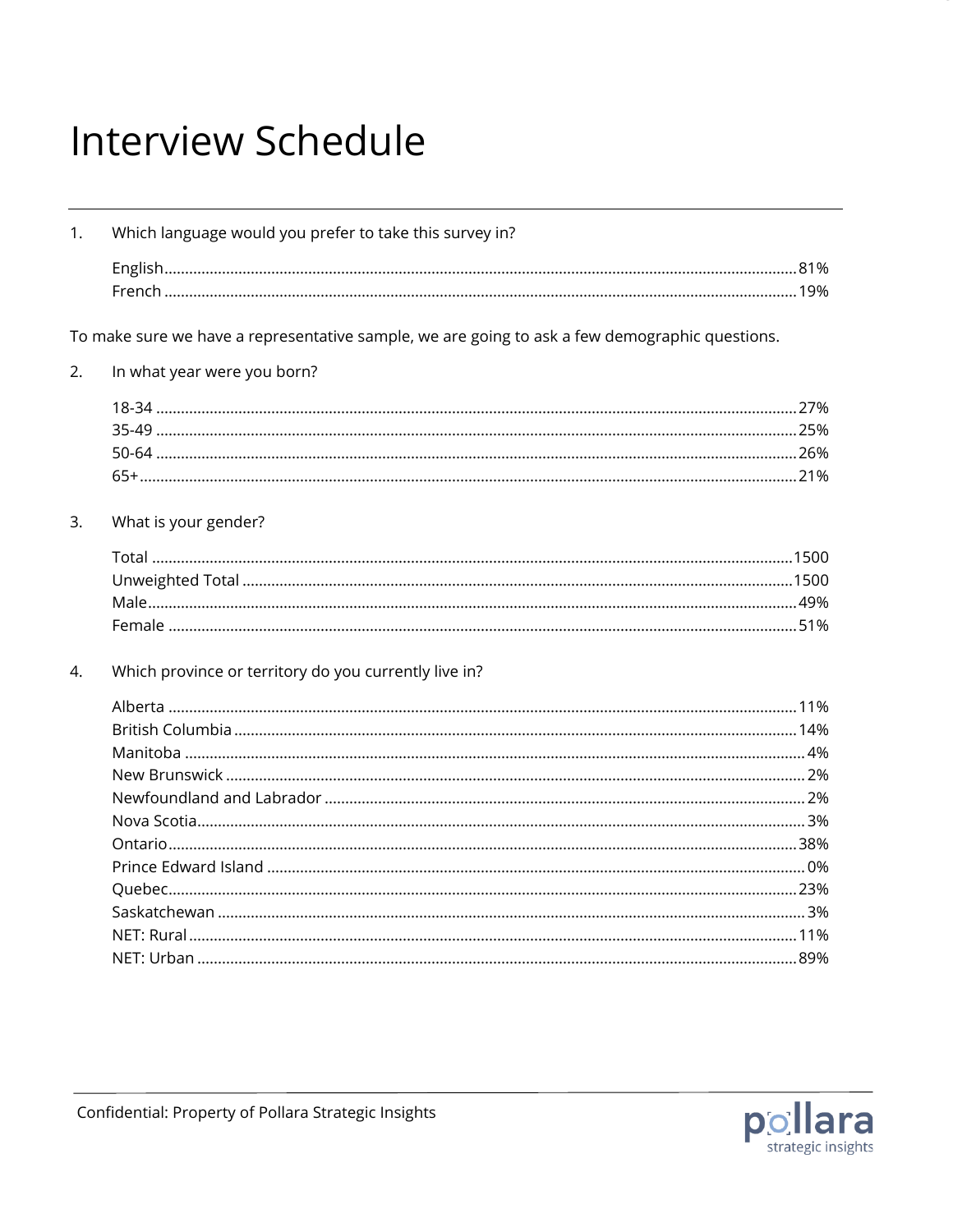5. [Regionally sorted by FSA] Just for geographic purposes, what are the first three digits of your postal code?

## News Media

NM1. Switching topics, how important is it to you that local news outlets survive in Canada?

NM2. Do you agree or disagree that American web giants like Google and Facebook should have to share some of the revenue they generate from Canadian news content with the Canadian media outlets that produce these copyrighted stories?

NM3. Several large Canadian media outlets have negotiated deals with Google and Facebook that see them paid fairly for the content their journalists produce. Would you support or oppose Parliament passing a law that would allow smaller, local newspapers to negotiate collectively with Google and Facebook for a fair price on their own content?

Confidential: Property of Pollara Strategic Insights

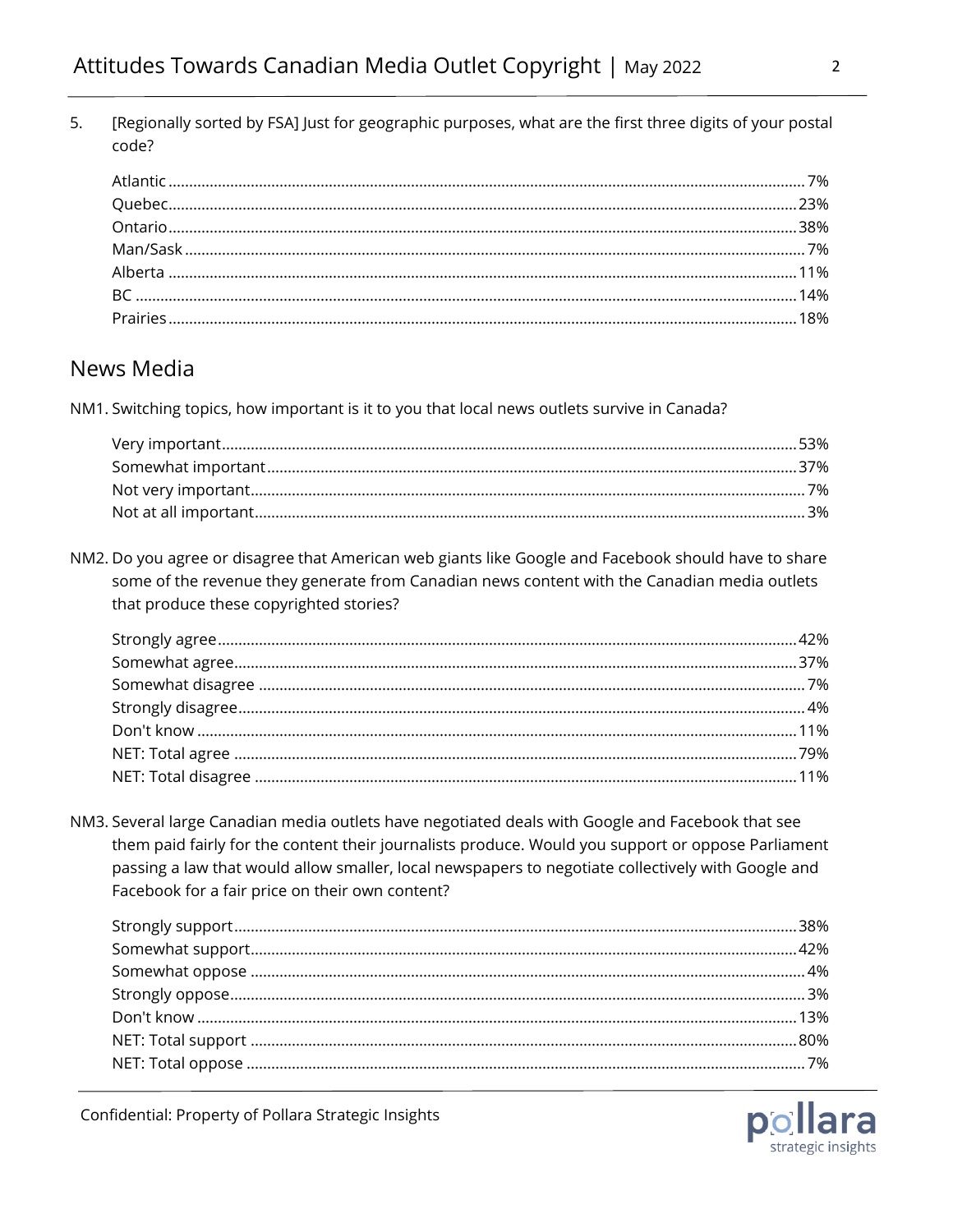## Demographics

Switching to federal politics, who would you be most likely to vote for if a federal election were held  $X1.$ today? [RANDOMIZE]

## X1. Vote Intent Decided

Finally, a few questions for demographic purposes. All your answers will remain anonymous and confidential.

What is your annual household income before taxes? Is it... X6.

 $\mathbf{3}$